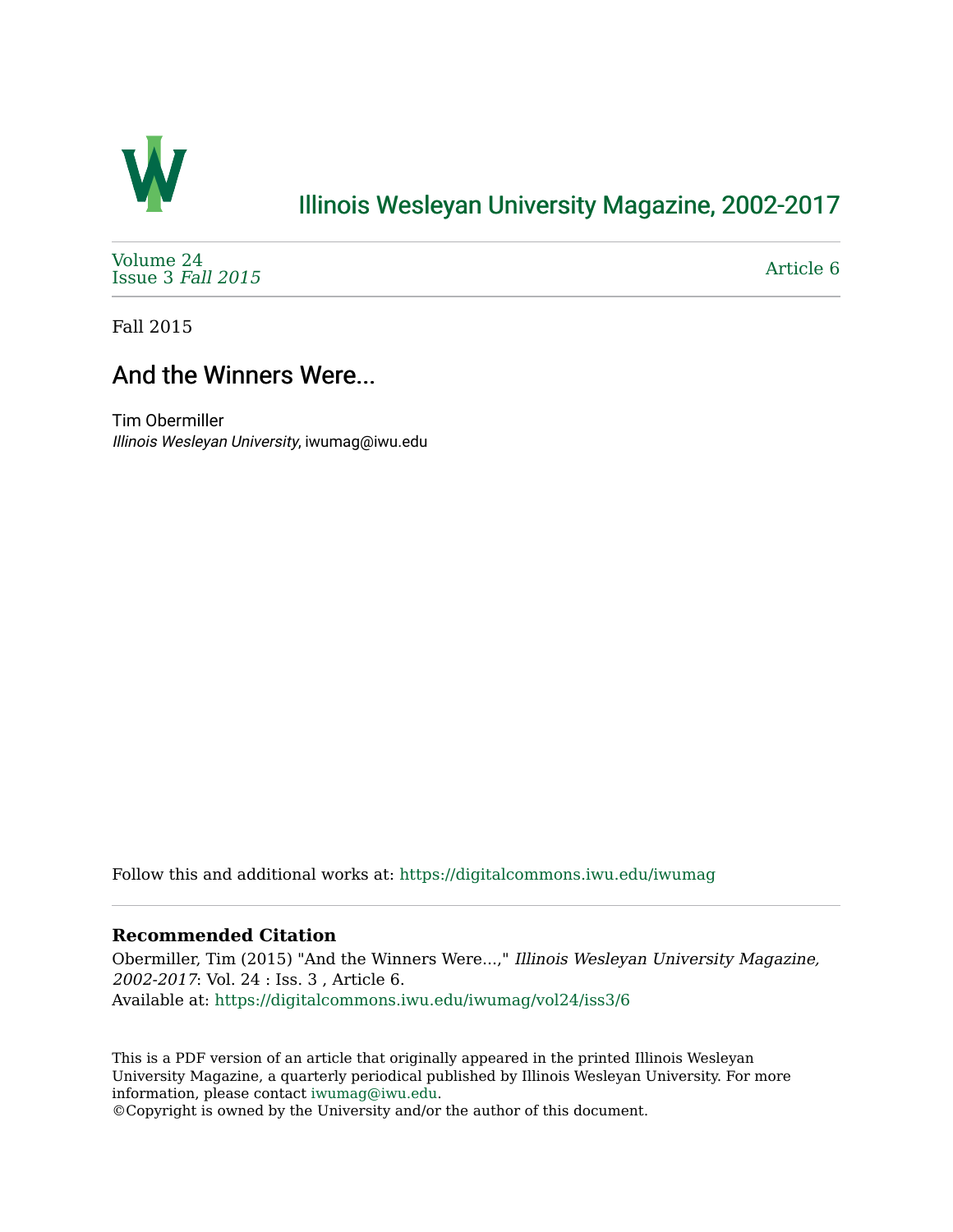

Richard Jenkins '69 accepts his Emmy for Outstanding Actor.

Richard also made headlines for joining the new Epix series, *Berlin Station,* a 10-episode contemporary spy tale that is premium service's first drama series.

Also represented at the 2015 awards, theatre alumnus **Kevin Dunn '77** was among the cast accepting the Outstanding Comedy Series award for *Veep.* Kevin plays Ben Cafferty, the depressive and cynical White House Chief of Staff, on the satiric HBO comedy. Kevin has more than 100 appearances in major films and television series. According to the website IMDb, "Dunn is able to fit into various roles in diverse genres with ease." He is perhaps best known for his role as the father in the hit *Transformers* movies.

Biology alumna **Kat (Meginniss) White '85** served as an executive producer of the documentary *The Trials of Muhammad Ali,* which won a News and Documentary

## Three Illinois Wesleyan alumni honored at 2015 Emmy television awards

And the winner was … Illinois Wesleyan University. In September, the IWU community proudly learned that three of its alumni had been recognized for Emmys, awarding excellence in television.

Already an Academy Award nominee, theatre alumnus **Richard Jenkins '69** won an Emmy for Outstanding Actor in a Limited Series for *Olive Kitteridge.* Richard starred as Henry in HBO's fourepisode series chronicling Henry's 25-year relationship with Olive, played by Frances McDormand, who also won an Emmy, as did the show for best miniseries.



Kevin Dunn '77 is part of the Outstanding Comedy cast of HBO's "Veep."

Emmy Award. The film won the Emmy in the Outstanding Historical Programming – Long Form category. A production of the Chicago-based Kartemquin Films, *Trials* explores the extraordinary and complex life of the legendary athlete outside the world of boxing. Broadcast on *PBS Independent Lens*in April 2014, the film received three News and Documentary Emmy nominations for Best Documentary, Outstanding Historical Programming – Long Form and Outstanding Editing.